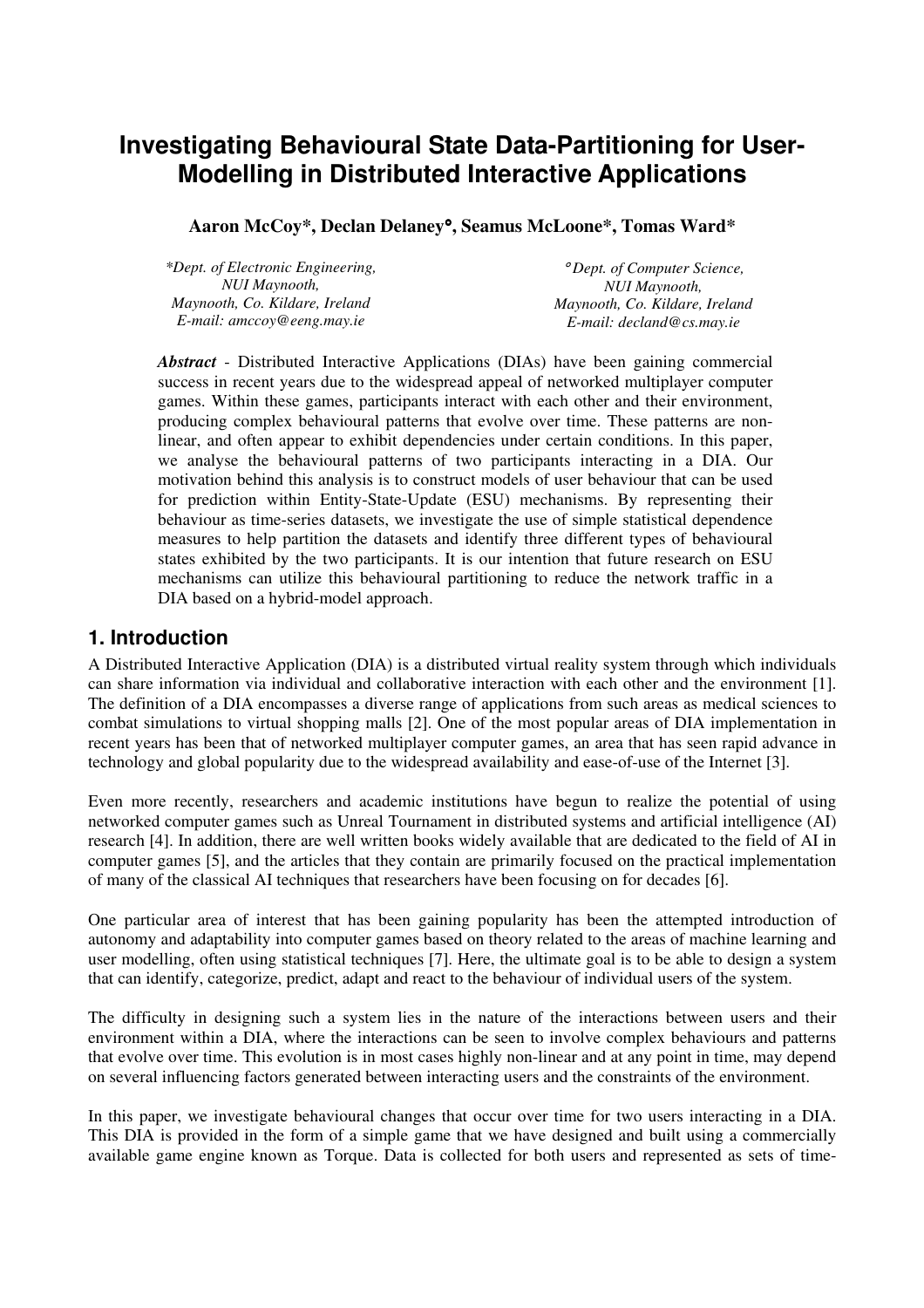series data. Three high-level behavioural states are defined, and we present a preliminary analysis of standard statistical dependence measures on some of the collected datasets.

The ability to partition the datasets and recognize behavioural states has ramifications for our current research in Entity-State-Update (ESU) mechanisms within DIAs in three ways. Firstly, it allows hybrid models of user behaviour to be developed that can be used as behavioural extrapolation guides in the absence of client updates. Secondly, it allows recognition of user behaviour that may signal perceived latency effects that can be used to adjust the ESU update mechanism. Finally, it also plays an important role for the general use of AI in DIAs, and in particular networked multiplayer computer games.

The rest of this paper is organized as follows. In section 2, we give a brief overview of the Torque game engine, along with a description of our test environment and data collection methods. Section 3 provides a Visual Data Analysis (VDA) of some of the collected data sets. Section 4 provides an overview of the statistical dependence measures used for analysis. In section 5, we present and discuss the results of our analysis on the collected data. Finally, section 6 offers a conclusion as well as directions for future work.

# **2. Data Collection and the Torque Game Engine**

In order to collect the type of data that one would expect to observe in a real world DIA application, we have chosen to utilize the Torque Game Engine [8] as a research platform to enable us to perform experiments and data analysis. Torque is a powerful all-in-one game engine that has been used as the technology behind several commercially released games, and by purchasing a copy of the engine, we have full access to all of the source code as well as a built-in easy-to-use scripting language.

The test environment that we developed using Torque to enable us to gather data was a simple First-Person-Shooter (FPS) style game that was designed to allow two or more players to play against each other in opposition towards a specific goal. The rules that govern the game are fairly typical of the type of scenarios used in most FPS games, and yield data that can be considered a fair representation of the type of data one would expect to see in networked multiplayer computer games (which dominate the commercial DIA market). The rules of the game are as follows:

- At the beginning of a game, each player is placed randomly into the game world at one of several 'spawn-points' located around the map.
- The goal of the game is to be the player holding the special 'tag' when the game ends.<br>Each game lasts for a predetermined amount of time that counts down when a pla
- Each game lasts for a predetermined amount of time that counts down when a player is in possession of the tag.
- Each player is equipped with a weapon that they may use to disable their opponent by inflicting sufficient damage on them. A player can only use their weapon when they are not in possession of the tag.
- When a player is disabled, they are re-placed randomly at one of the spawn-points.
- Each player has a radar that shows the position of an opponent within a certain range.
- There are four 'health-houses' located in the game world, only one of which is active at any one time. A health-house will replenish the energy of a player if they go inside while it is active. The active health-house is determined randomly at fixed intervals, and a notification is sent to each player to inform them when it changes.

For data collection purposes, each player connects as a client to a server that is running a copy of the game and records data locally for both themselves and their local representations of other participants in the game. This enables us to reconstruct each player's *local* game-state at any point in time during data analysis. This is important because the local game-state is what a player reacts to when they are playing the game and is a representation of their approximation to the authoritative game-state that is kept on the server. The quality of this approximation varies from one player to the next, and is dependent on the latency and bandwidth restrictions for each player's connection from client to server.

Movement data is recorded for each player in the form of x, y and z spatial co-ordinates, along with movement action events and firing events. Movement action events are triggered when a user presses a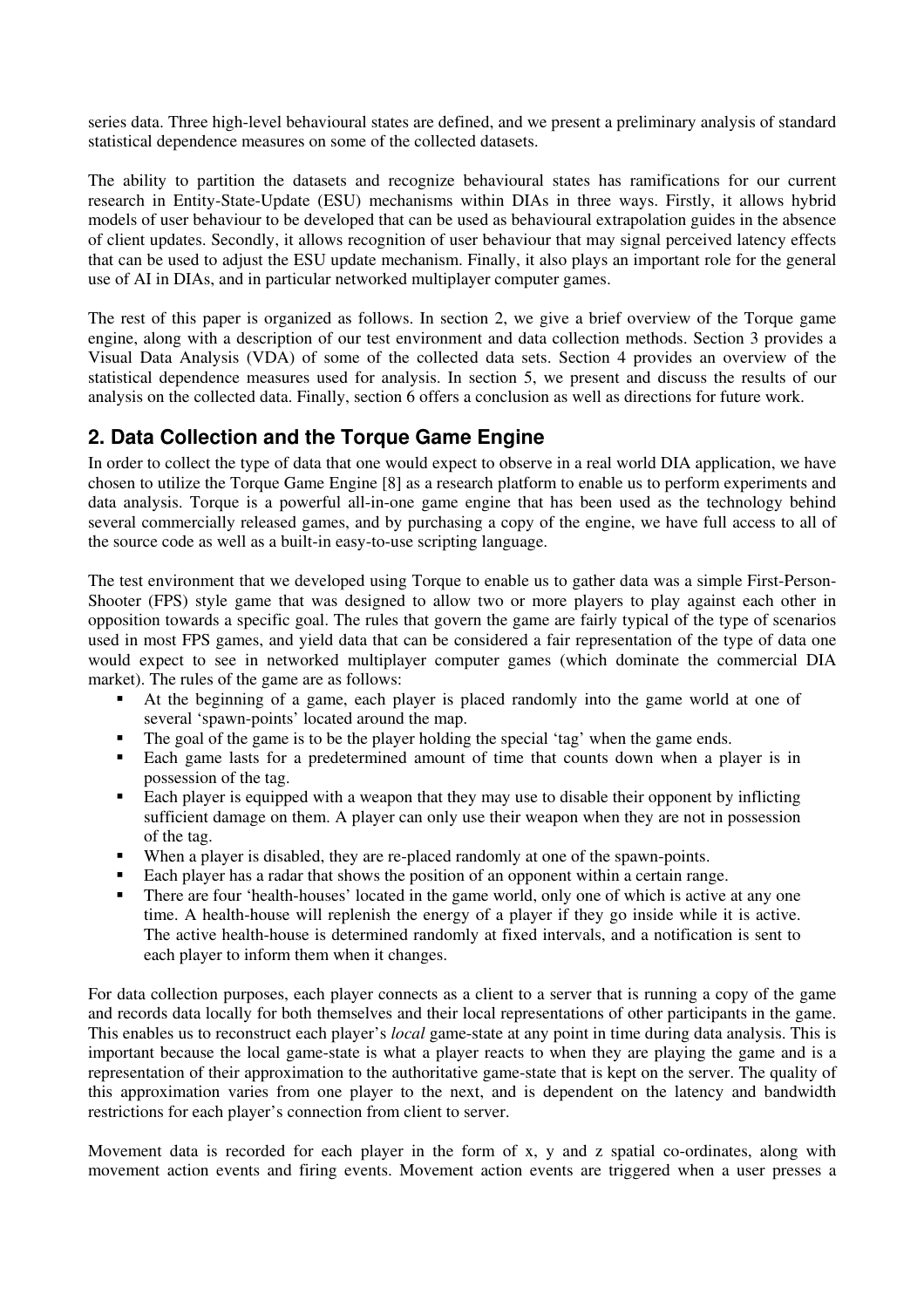button to perform a movement action, such as move forward or jump, and firing events are triggered whenever a user presses a button to fire their weapon. All recordings are time-stamped using a clock that is synchronized between clients at the very start of a game *session* (that may contain one or more individual games).



**Figure 1: (a) Top-down view of the test environment. (b) First-person view showing components of the Heads-Up-Display (HUD). (c) 2D spatial plot showing two players' movements over time. (d) Corresponding time-series dataset representations.**

Figure 1(a) shows a top-down 'birds eye' view of the test environment, showing the location of the tag and the four health-houses. Figure 1(b) shows a screenshot of the game in action – this is what a user sees when they are playing the game. Figure 1(c) illustrates how we can reconstruct two players' movements over time in visual relation to several of the landmarks in the environment, such as the tag and the health-houses (marked on the spatial plot as a black circle and black squares respectively). More importantly, we have the ability to represent this movement data in the form of time-series datasets, as shown in Figure 1(d). This allows for increased temporal analysis of the data using exploratory data analysis (EDA) techniques [9].

# **3. Visual Data Analysis**

In this section, we present a visual data analysis (VDA) of several datasets that have been recorded using our test environment. The datasets have been partitioned into fuzzy regions *by hand* based on simple visual inspection, and the partitioning is governed by our definition of three high-level types of behaviour that we expect to see exhibited by players during a game. These high-level behaviours are defined in terms of the *goal* that a player is attempting to satisfy when observed to exhibit the behaviour in question, and our choice of the three is based primarily on our own experience with multiplayer games and DIAs in general. A qualitative visual analysis would suggest that they provide a satisfactory encompassing of most subsets of behaviour that one would expect to see being exhibited by participants in this type of game, and as such,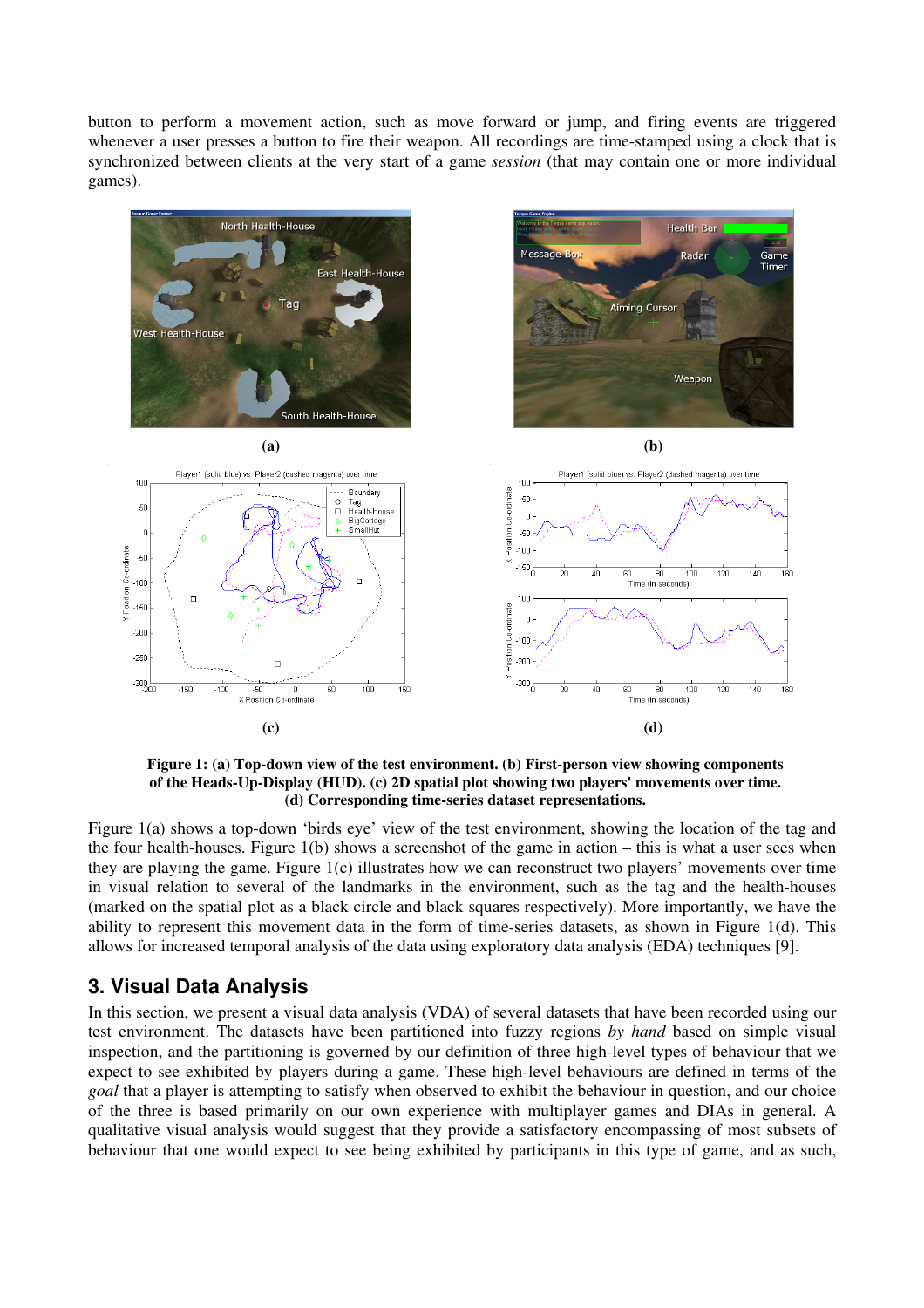offer a broad categorization of more complex behavioural interactions that may actually be occurring between players. The three high-level behaviours are defined as follows:

- 1) **Attack:** The goal of a player in this behavioural state is to disable their opponent, possibly to gain possession of the tag. Players in this state will typically exhibit forceful and aggressive tendencies, such as pursuit of an opponent and a high amount of weapon firing.
- 2) **Defend:** The goal of a player in this behavioural state is to remain alive for the maximum amount of time possible. Players in this state will typically exhibit a tendency for passive tactics, such as attempting to run away and escape an opponent or possibly hiding for long periods of time.
- 3) **Wander:** The goal of a player in this behavioural state is exploration of their environment, either in search of an item of interest (typically the tag or another player) or to familiarize themselves with the environment's layout.



**Figure 2: (a-d) Four representative datasets that have been partitioned by hand into regions of behaviour based on visual observation.**

Figure 2(a-d) presents four representative datasets that have been partitioned *by hand* based on visual observation. These datasets were collected between three pairs of different players of varying ability and experience interacting within the test environment during separate games. For each dataset, the x and y movement data for both players is plotted. Here we can intuitively partition possible regions of behaviour that may be identified between both players. The first important point to note is that several of the datasets contain discontinuities as a result of players being disabled during a game. When this happens, they are randomly replaced into the game world at one of the spawn-points (as per the rules of the game), and hence a jump in the data occurs and a natural partition of the dataset is the result. The second important point to note is that the boundaries between several of the behavioural regions are illustrated as being slightly fuzzy, indicating that the change from one behavioural region to another is ill defined in some cases. The discontinuities described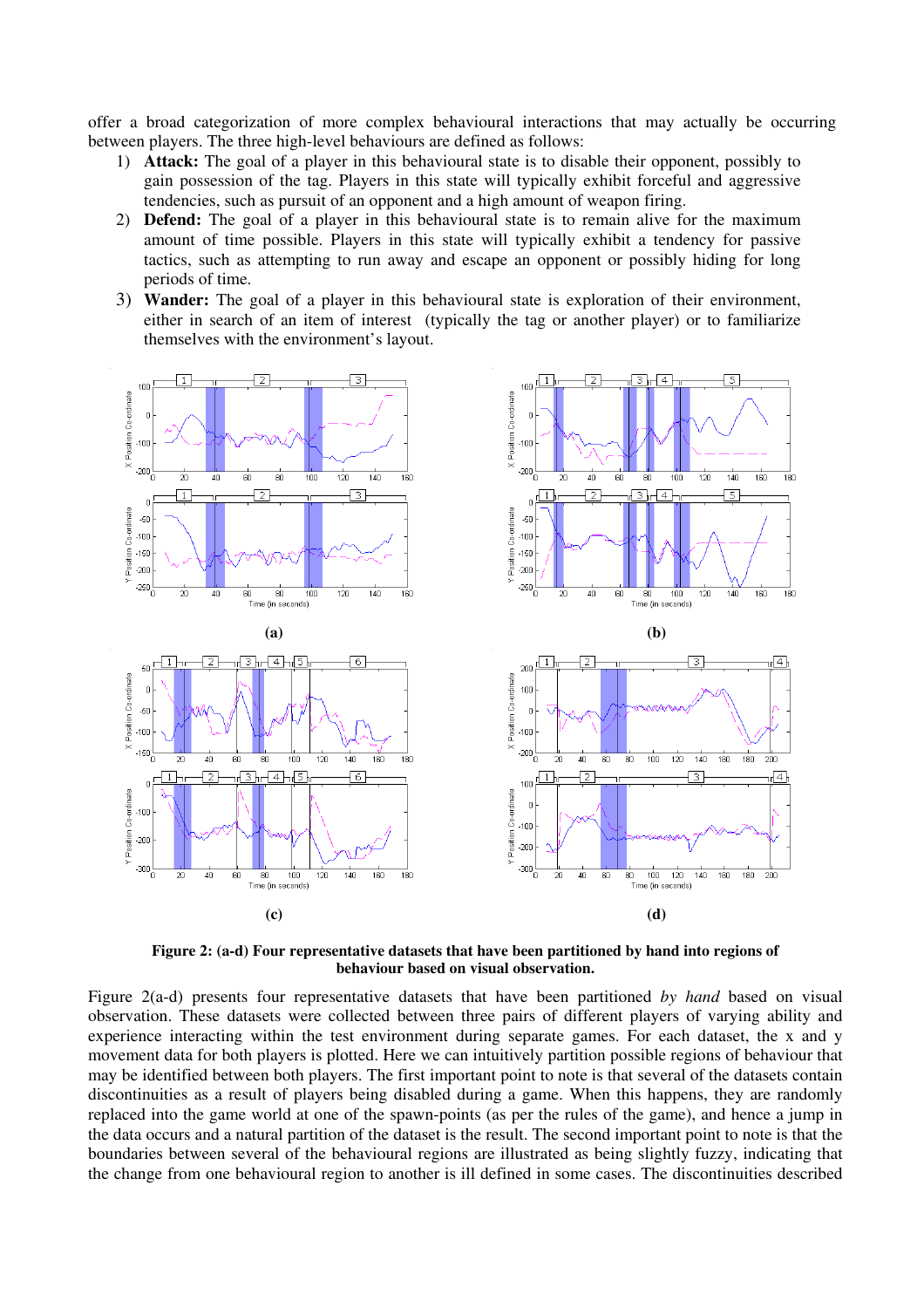previously are the exception to this rule, whereby a discontinuity represents a crisp boundary between one behavioural region and another. Finally, we have not included any of the additional state information that is available for both players in the form of movement action events and firing events (as described in section 2) in this initial VDA of the datasets. As a consequence, the partitions are based exclusively on our intuitive notion of the correlation between the movements of the players and where we feel a change in behavioural state was *likely* to have occurred.

Typically the attack and defend behaviours are seen to occur between two players in a *coupled* fashion, implying that when one player is exhibiting patterns of either attack or defend type behaviour, there is a high degree of probability that the other player will be exhibiting patterns of the opposite behavioural state. This assumption is due in part to our definition of the goal of the game, namely to be the player in possession of the tag when the game ends. When a player is in possession of the tag, they are unable to disable their opponent as they cannot fire their weapon. Naturally a player in this situation will adopt a defend-type behavioural state as they attempt to avoid confrontation. By the same token, a player *not* in possession of the tag will naturally adopt an attack-type behavioural state as they attempt to disable their opponent and gain possession of the tag. Coupled behaviour presents an obvious advantage when attempting to identify and classify behavioural changes because if we can identify one player's behavioural state, we can then make strong assumptions about the other player's behavioural state without having to look at any of their data. It is important to note however that this assumption may not hold as strongly under a condition of more than two players participating in any one game, but we are primarily concerned here with interactions between only two players, so this assumption is sufficiently valid for our purposes.

### **4. Measures of Statistical Dependence**

Measures of statistical dependence provide a description of the relationship (whether linear or non-linear) that exists between two random variables. Several of the more popular are detailed in [10], with many being variations of the same principle. Listed below are measures of statistical dependence that we have chosen to use in our analysis of the collected data sets:

• **Euclidean Distance:** Given two data points  $(x_1, y_1)$  and  $(x_2, y_2)$ , the Euclidean distance between them is defined as:

$$
d_{\text{euclidean}} = \sqrt{(x_2 - x_1)^2 + (y_2 - y_1)^2}
$$
 (1)

• **Pearson Correlation:** Also known as cross-correlation. Given two data *series X* and *Y* (both of length  $N$ ), the Pearson correlation between them is defined as:

$$
R_{XY} = \frac{1}{N} \sum_{i=1}^{N} \left( \frac{X_i - \langle X \rangle}{\sigma_X} \right) \left( \frac{Y_i - \langle Y \rangle}{\sigma_Y} \right) \tag{2}
$$

Here,  $\langle X \rangle$  represents the mean of  $X$  and  $\sigma_X$  the standard deviation (same for *Y*).

• **Windowed Cross-Correlation:** In [11], the authors suggest the use of a 'windowed crosscorrelation and peak picking' algorithm for analysis of two time-series datasets. This algorithm is based on cross-correlation (Equation 2) and uses a sliding window to extract samples from the two data series. Correlation values are then calculated between the two windows of samples over a range of lags, after which time the window is incremented forward and the correlation calculations are repeated. The process produces a matrix of correlation values that can be used to produce density plots that characterize the time evolution of dependence among the two data series.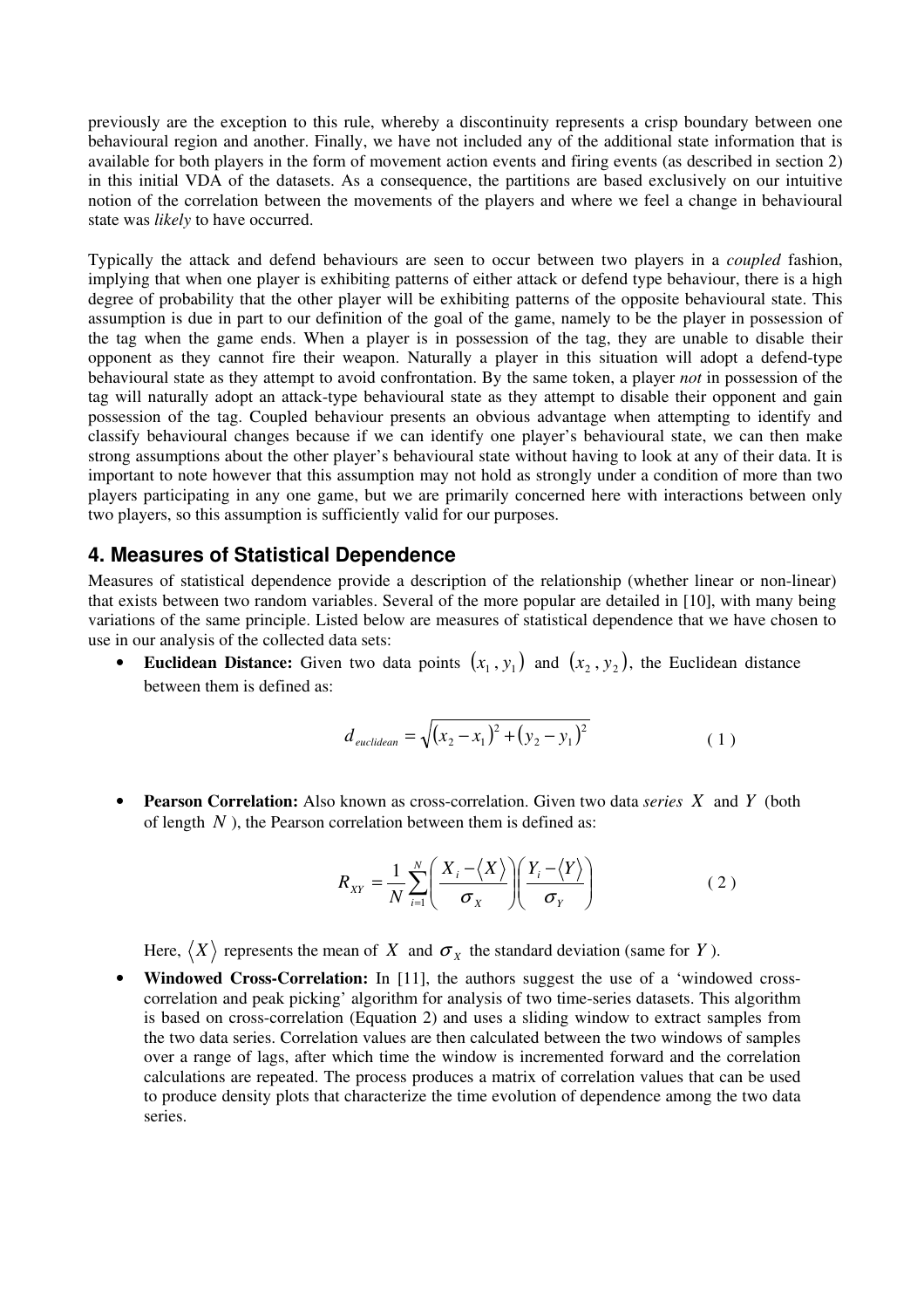# **5. Results**

In this section, we will present the results of our analysis on two representative datasets using the measures of statistical dependence described in the previous section along with the state information that is collected for each player during a game. We will discuss the results as they are presented.

#### **5.1 State Descriptions**



Figure 3: (a-b) Disabled (top) and firing events (bottom) marked over movement data for both players. (c-d) **Disabled events marked over movement (top) and Euclidean distance measure (bottom) between both players.**

Figure 3(a-b) present disabled (shown top) and firing events (shown bottom) for both players superimposed over their movement data at the times at which each event occurred. Of note are the discontinuities in the data as a result of disabled events – they act as natural partitions, providing us with a simple means of determining boundaries between behavioural state regions without the need for performing any analysis. Furthermore, the firing events provide clear evidence of coupled behaviour occurring between both players – before either player is disabled, we can see a high amount of firing events for their opponent, indicating that the player about to be disabled is in a defend-type behavioural state and their opponent in an attack-type behavioural state. This claim is further supported by virtue of the fact that for the most part, only one player is observed to be firing their weapon at a single point in time, indicating that they are attacking. On the other hand, the player without any firing events is in possession of the tag at the time (which prevents them firing their weapon), implying a defend-type behavioural state for the tag-holder.

Figure 3(c-d) present the disabled events (shown top) for both players superimposed over the Euclidean distance (shown bottom) calculated between both players at each individual time-step. Of particular note here is the decrease in distance between players that occurs before one of them is disabled, and this is clearly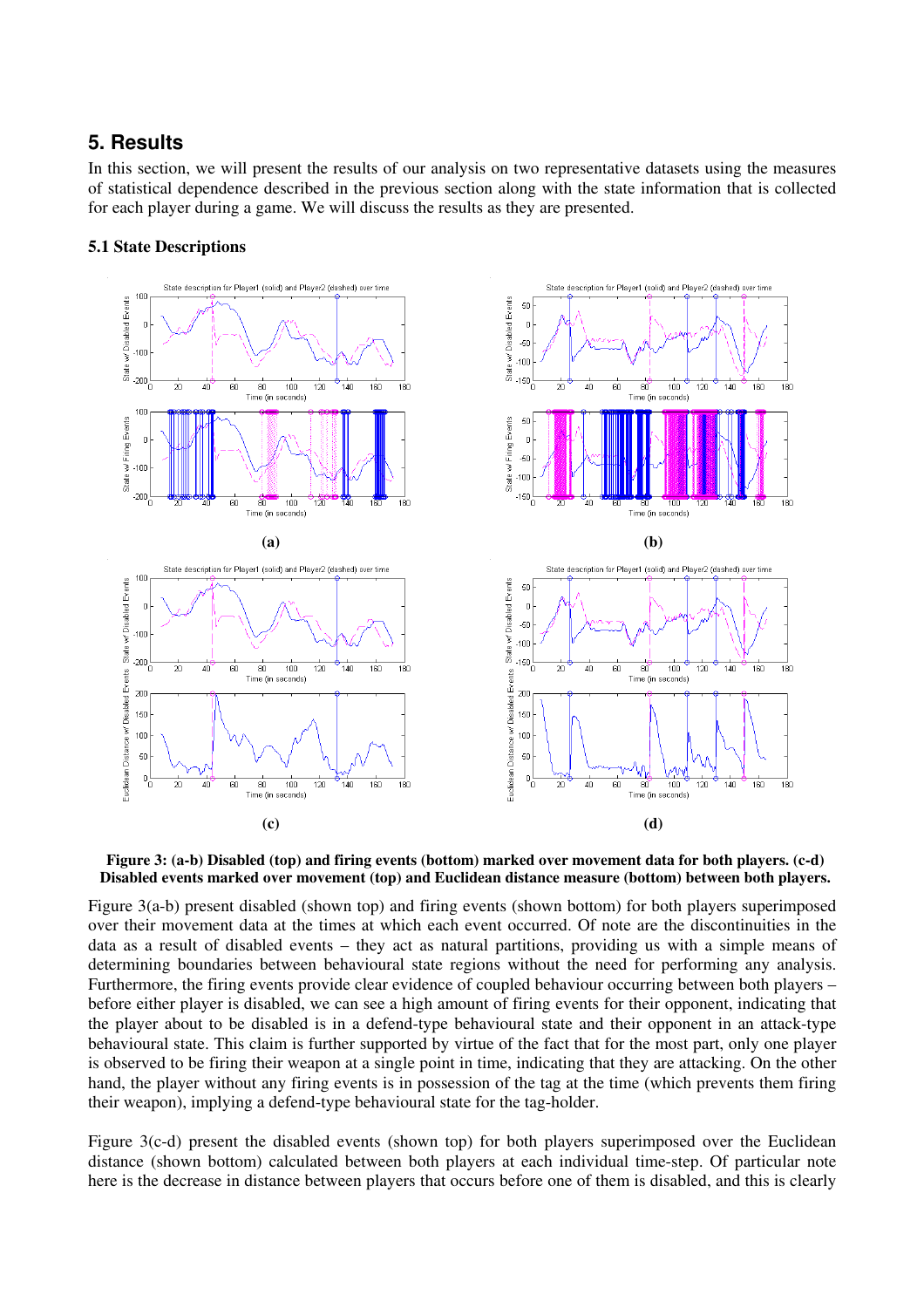evident from both plots, where we observe the dips followed by large spikes in the data. This agrees with our intuitive notion of how players play the game, with the player in the attack-type behavioural state (attacker) attempting to pursue and get close to the defender (tag holder) in order to make disabling them easier and quicker. The use of a simple cut-off (threshold) function in this case would be one technique for discerning changes in behavioural state not caused by disabled events, such as the transition that occurs between players when they are both in the wandering state and when they switch to a coupled attack-defend state (or possibly attack-attack, if neither player has yet picked up the tag). A suitable threshold value would have to be estimated (perhaps on a case-by-case basis) and a smoothing technique employed to reduce the number of spikes contained within the data.

#### **5.2 Fourier Analysis and State Partitions**



**Figure 4: (a) DFT for both players' movement data. (b) Original and filtered datasets.**

Figure 4(a) shows the results of a discrete Fourier transform (DFT) applied to one of the representative datasets, while Figure 4(b) presents both the original data split into natural partitions (based on the discontinuities where each disabled event occurs) (shown left), and filtered through a low-pass digital filter that smoothes the data and removes high-frequency spikes (shown right). The reason for splitting and filtering the data in this manner is to improve the accuracy of the cross-correlation analysis performed in the next section, where calculating a cross-correlation coefficient either across a discontinuity in the data or in the presence of numerous data spikes would produce inconsistent measures.

#### **5.3 Windowed Cross-Correlation Analysis**

Figure 5(a,c,e,g) present the results of a windowed cross-correlation analysis performed on both representative datasets for a variety of values for the various required algorithm parameters, namely windowsize, window-increment, maximum lag and lag increment ( $W_{\text{max}}$ ,  $W_{\text{inc}}$ ,  $\tau_{\text{max}}$ ,  $\tau_{\text{inc}}$ ) (the actual values used for each parameter are indicated below each plot). Movement data for both players is plotted on top, along with the maximum correlation and maximum lag values at each sample index (for visual presentation, the lags have been normalized by  $\tau_{\text{max}}$  to the interval [-1,1]). In addition, Figure 5(a) illustrates graphically the method of selecting two windows separated by a relative lag value of  $\tau_{\text{max}}$ .

Figure 5(b,d,f,h) present the density plots that characterize the time evolution of dependence between the corresponding datasets shown in Figure 5(a,c,e,g) respectively. In each of these graphs, the abscissa plots the relative lag between the two windows  $W_X$  and  $W_Y$ , the ordinate plots the elapsed time during the game (in terms of *samples*) and the colour tone of each point represents the value of the cross-correlation calculated between the two windows starting at that particular sample and for that particular relative lag value.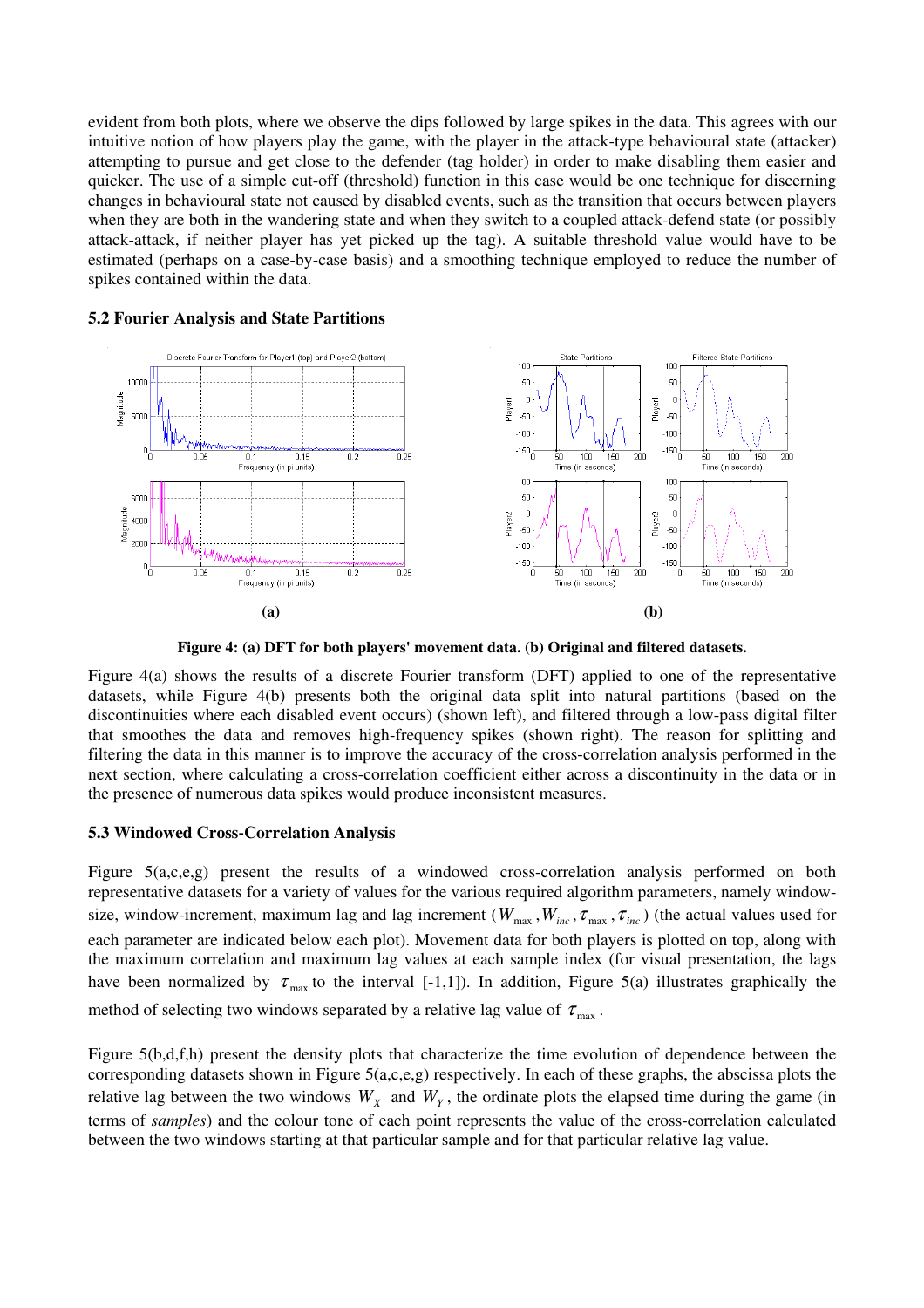

**(g) (40,1,20,1) (h) (40,1,20,1)**

**Figure 4: (a,c,e,g) Windowed cross-correlation analysis. (b,d,f,h) Corresponding density plots.**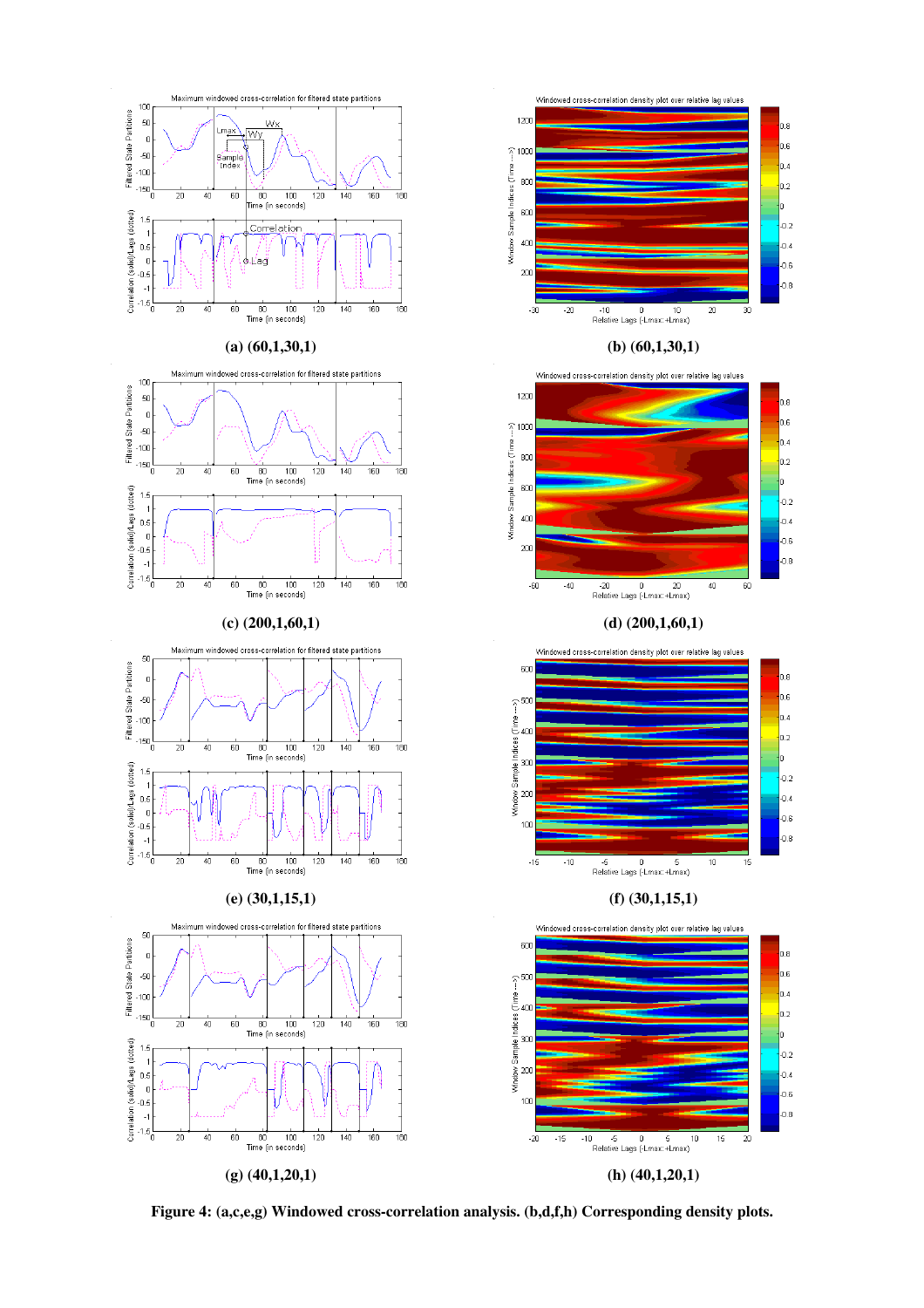From inspection of the above graphs, we can make several observations. Firstly, we notice large and often abrupt changes between certain subsequent horizontal slices of the graphs, indicating that the correlation in these areas does not remain stable over time. This indicates rapid change in the cross-correlation between the two players as time progresses, implying that the association between the time-series is clearly nonstationary in parts, confirming our initial intuition. If the association between the time-series *were* stable, then we should observe vertical slices running through the density graphs.

Secondly, we notice several large areas of zero-correlation at the extremities of each graph that resemble spikes starting near the centre and 'growing' out towards the edge, increasing in size as they do so. These spikes are caused by edge effects that occur at the extremities of our datasets, where calculations of correlation coefficients become difficult and unreliable due to the cut-off points at the edge of the data. At the beginning of the dataset, this problem manifests itself as an inability to lag windows back in time because we have no data before the first sample. At the end of the dataset, we no longer have the problem of lagging windows back in time, but now we face the difficulty of having to reduce our window size as we get close to the end due to the lack of data after the terminating sample of our dataset. The solution that we have utilized for the results in this paper is to lag windows back in time by a gradually increasing amount of lag from the beginning of the dataset (starting at zero), until we reach a point where we have a sufficient number of previous samples, allowing us to calculate the cross-correlation for each lag value up to the requested maximum. At the end of the dataset, we gradually decrease the window size until we reach the second last sample and then stop, leaving the final value at zero. The reason that we choose to do this is so that we can calculate a correlation coefficient value at every sample index for our datasets, even if the value obtained is not completely reliable (in the sense of comparing it to calculations made on the centre of the dataset, where window and lag size are not a problem). As a direct consequence, a spike of zero-correlations will appear for every natural partition that results from a disabled event occurring for one of the players.

Another observation that we can make from the density plots is that there are several areas of constant high correlation that occur fairly often, and these are indicated by adjacent horizontal sections of the graph with similar colour tone. The interesting feature about these regions is that the correlation values are relatively constant over all lags, implying some sort of close dependence between the time-series that is continuing for an extended period of time. These results correlate well with what we observe from the state descriptions shown for both players in Figure 3, where there are obviously periods in the game where both players are involved in some sort of coupled behavioural state, perhaps with one player attacking and one defending.

One final point of note is that the size of the datasets are very important, as this places restrictions on the size of window and lag values that we can use for windowed cross-correlation analysis, particularly as certain partitions of the data will contain a significantly smaller number of elements than others. One possible option for increasing the size of the datasets would be to sample at a higher rate in our test environment, producing more data points. Another possibility for smaller datasets would be to utilize some sort of dynamic windowsize, perhaps based on wavelets [12] or dynamic time warping [13], and this is something that we will be investigating in future research.

# **6. Conclusion and Future Work**

In this paper we have investigated the use of simple statistical dependence measures for partitioning timeseries datasets representing behavioural states for two users interacting in a DIA. This DIA is implemented on a proven commercially available game engine, allowing us to analyse the type of data that we would expect to see in real-world applications. Our motivation for partitioning these datasets is to allow us to recognise when users within a DIA switch behavioural states, allowing us to employ models of behaviour to predict user intentions within their environment and towards other users. Our intention would be to integrate this into the framework of Entity-State-Update (ESU) mechanisms within DIAs.

Our results on state descriptions for players show that by utilizing measures such as Euclidean distance, and by taking advantage of additionally available state information (in the form of disabled and firing events), heuristic methods such as simple threshold functions could potentially be developed that allow us to accurately partition the datasets and recognise user behavioural state changes. In addition, analysis of two representative datasets using windowed cross-correlation techniques have validated several of our intuitive theories about the nature of the interactions between users, namely the existence of regions of non-stationary association coupled with regions of extended close dependence.